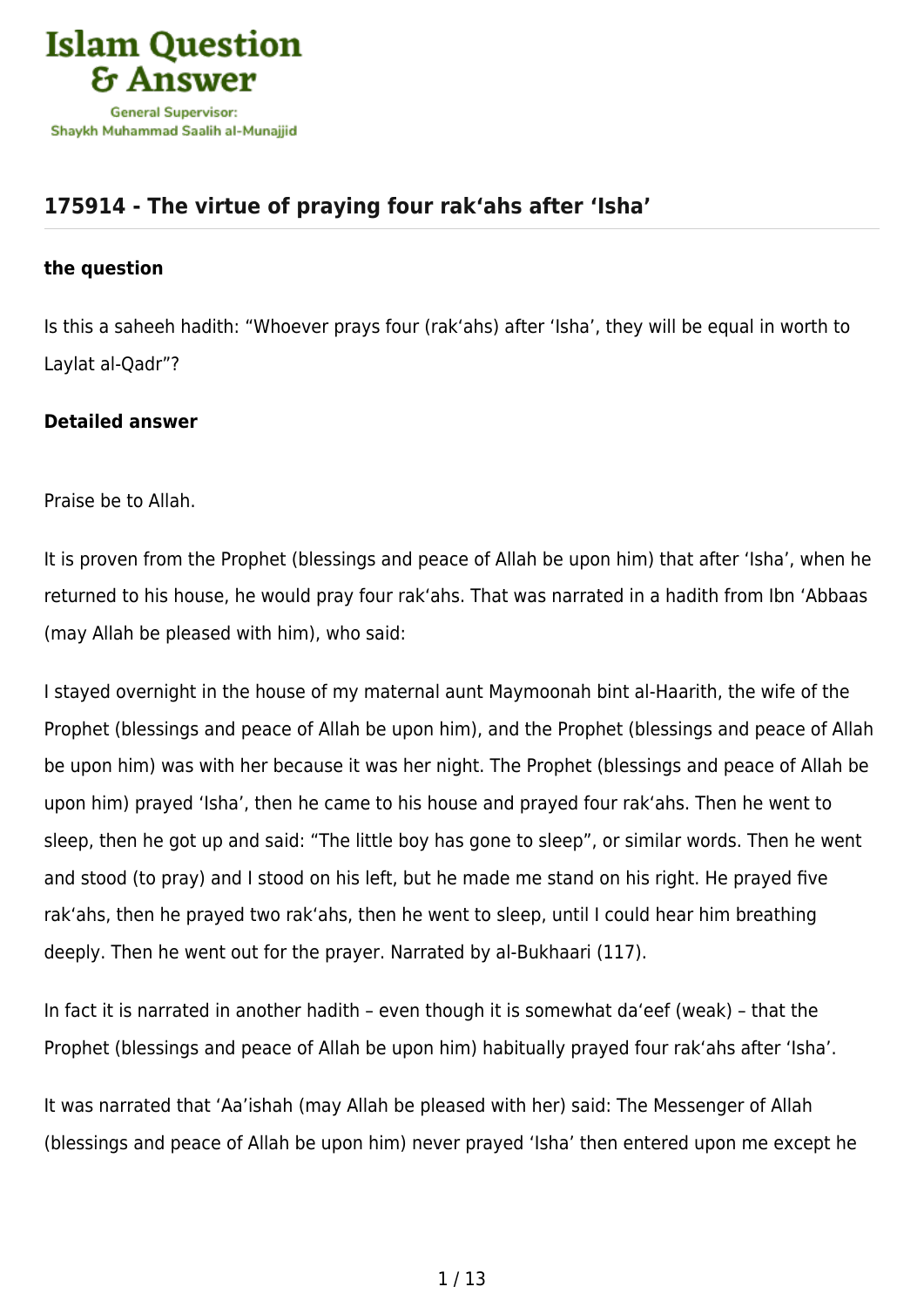

would pray four or six rak'ahs. Narrated by Abu Dawood (no. 1303); classed as da'eef by al-Albaani in Da'eef Abi Dawood – al-Umm (2/57).

Similar to that is a hadith narrated from 'Abdullah ibn az-Zubayr who said: When the Messenger of Allah (blessings and peace of Allah be upon him) had prayed 'Isha', he would pray four rak'ahs, and make it odd-numbered by adding a rak'ah. Then he would go to sleep so that he could get up and pray later on in the night.

Narrated by Ahmad in al-Musnad (26/34 – Mu'sasat ar-Risaalah edn). It was classed as da'eef by the commentators because its isnaad is interrupted.

The practice of the Prophet (blessings and peace of Allah be upon him) indicates that it is prescribed to pray four rak'ahs after 'Isha' prayer. Therefore the scholars are unanimously agreed that it is prescribed to offer this prayer after 'Isha', whether there is a specific saheeh hadith concerning its virtue or not.

The Hanafi fuqaha' are of the view that these four rak'ahs after 'Isha' are to be regarded as a regular Sunnah that is offered after the obligatory prayer, as it says in Fath al-Qadeer (1/441-449).

But what appears more likely to be correct – and Allah knows best – is that it is a naafil prayer that comes under the heading of qiyaam al-layl (voluntary night prayers), as Ibn Qudaamah described it in al-Mughni (2/96) as a "voluntary prayer".

# Secondly:

Concerning the virtue of the four rak'ahs after 'Isha' prayer there are five marfoo' hadiths, i.e., they are attributed to the Prophet (blessings and peace of Allah be upon him), and there are ten reports from the Sahaabah and Taabi'een that speak of their practice and their words in that regard. And there are many hadiths that were compiled by Ibn Abi Shaybah in al-Musannaf, in a chapter entitled Fi Arba'i Rak'aat ba'd Salaat al-'Isha' (Concerning Four Rak'ahs after 'Isha'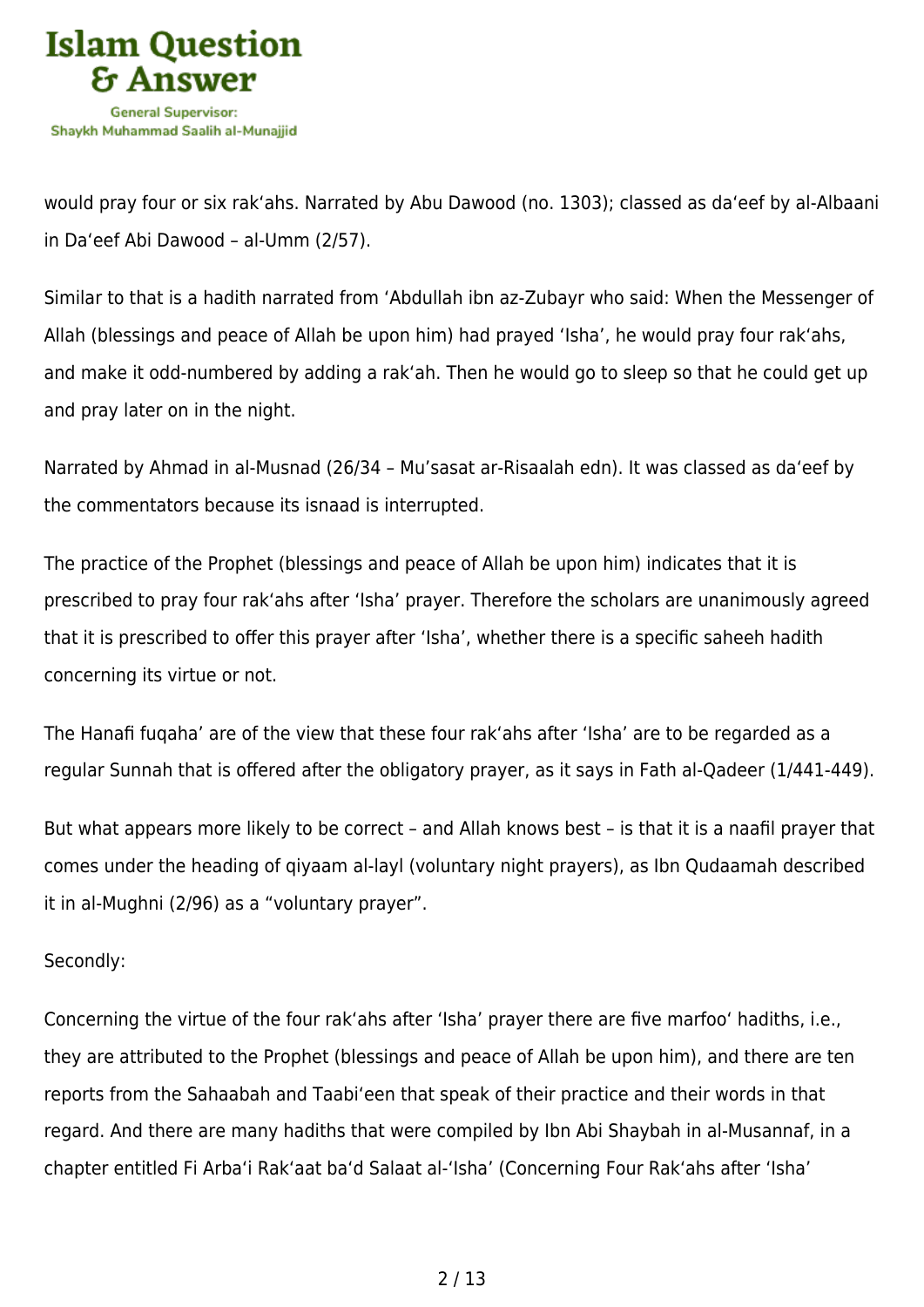

Prayer). Al-Marwazi did likewise in his important book Qiyaam al-Layl, in a chapter entitled al-Arba'u Rak'aat ba'd al-'Isha' al-Aakhirah (The Four Rak'ahs after 'Isha'), and al-Bayhaqi in as-Sunan al-Kubra, in a chapter entitled Baab man ja'ala ba'da al-'Isha' Arba'a Rak'aat aw Akthar (Chapter on One who prays Four or More Rak'ahs after 'Isha').

We will quote these hadiths and reports here, with some commentary on them.

The first hadith

It was narrated that Ibn 'Umar (may Allah be pleased with him) said: The Messenger of Allah (blessings and peace of Allah be upon him) said:

"Whoever prays 'Isha' in congregation, and prays four rak'ahs before he leaves the mosque, it will be equivalent to Laylat al-Qadr."

Narrated by at-Tabaraani in al-Mu'jam al-Kabeer (13.14/ p. 130) and in al-Mu'jam al-Awsat (5/245). He said:

Muhammad ibn Fadl as-Saqati told us: Mahdi ibn Hafs told us: Ishaaq al-Azraq told us: Abu Haneefah told us, from Muhaarib ibn Dithaar, from Ibn 'Umar.

And it was narrated via at-Tabaraani by Abu Na'eem in Musnad Abi Haneefah (p. 223)

At-Tabaraani said: No one narrated this hadith from Ibn 'Umar except Muhaarib ibn Dithaar, and no one narrated it from Muhaarib except Abu Haneefah, and it was narrated only by Ishaaq al-Azraq.

Al-'Iraqi (may Allah have mercy on him) said:

It is somewhat da'eef.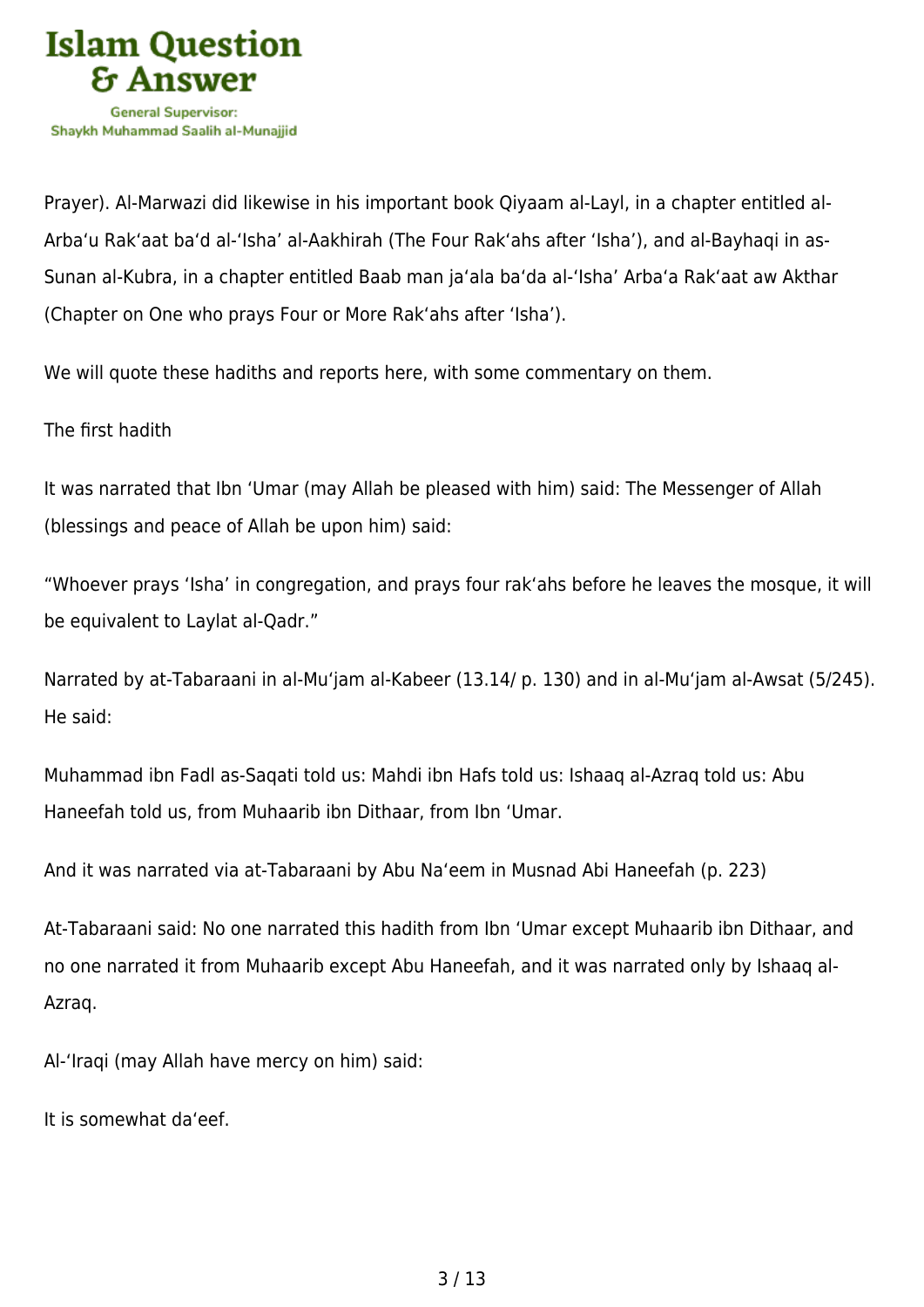

End quote from Tarh at-Tathreeb (4/162)

Al-Haythami (may Allah have mercy on him) said:

Its isnaad includes a narrator who is da'eef but is not accused of lying.

End quote from Majma' az-Zawaa'id (2/40).

He also said:

It includes a narrator who was classed as da'eef in hadith.

End quote from Majma' az-Zawaa'id (2/231)

Shaykh al-Albaani (may Allah have mercy on him) said, commenting on the remark of at-Tabaraani that "it was narrated only by Ishaaq":

He is Ibn Yoosuf al-Waasiti, and he is thiqah (trustworthy). The same applies to all the men of the isnaad, apart from Abu Haneefah (may Allah have mercy on him). The imams classed him as da'eef. … al-Haafiz al-Haythami also referred to the classification of Abu Haneefah as da'eef when he said, immediately after quoting the hadith: He is somewhat da'eef in hadith. It is as if he did not dare to mention his name openly because he feared the sectarianism of the Hanafis of his time. May Allah suffice us against the evil of sectarianism and its people! The biographies of all the narrators of this hadith are given in at-Tahdheeb apart from as-Saqati; his biography appears in Tareekh Baghdad (3/153). Al-Khateeb said: He was thiqah (trustworthy). He was also mentioned by ad-Daaraqutni who said: He is sadooq (truthful).

End quote from Silsilat al-Ahaadeeth ad-Da'eefah (no. 5060).

The second hadith: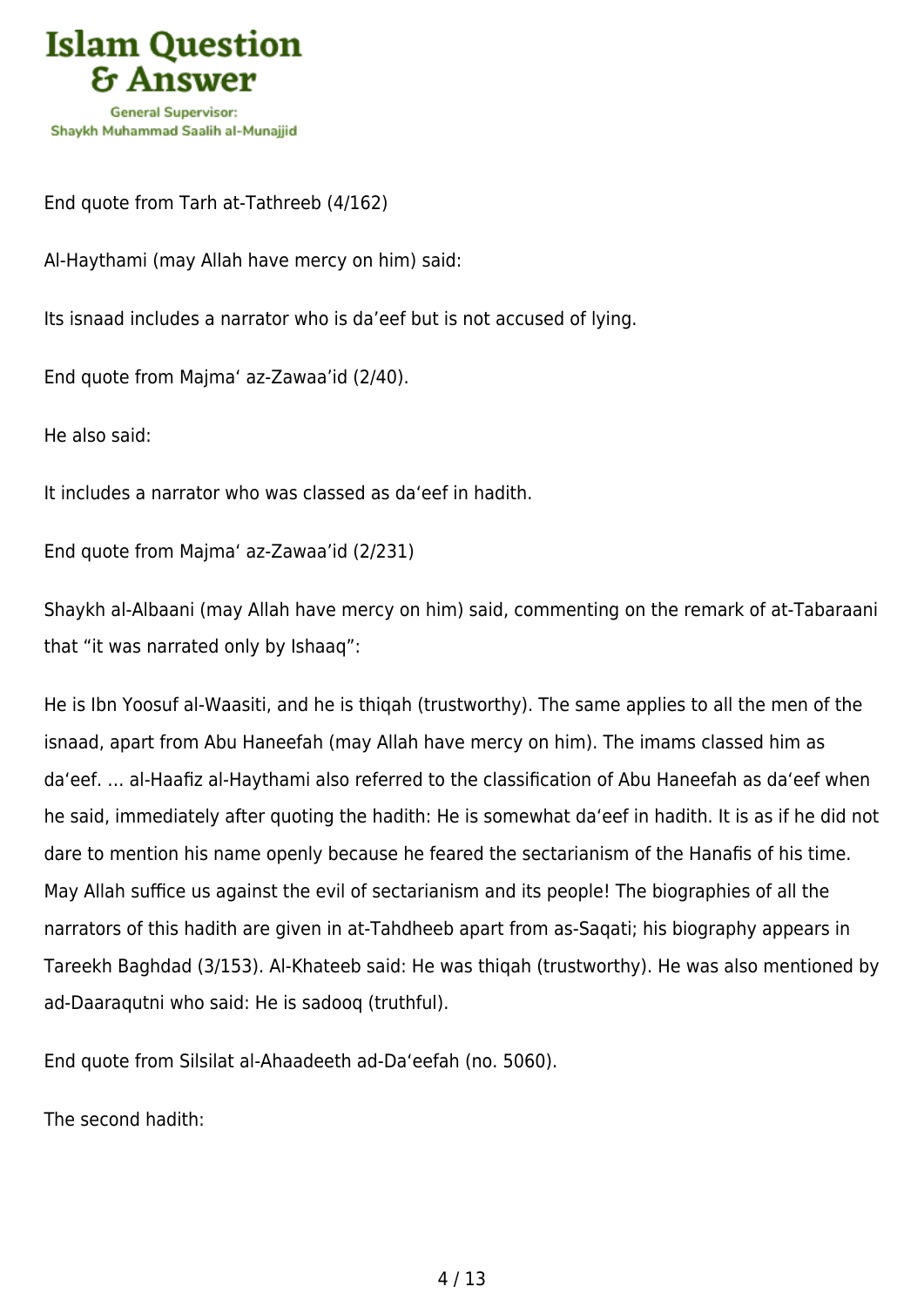

It was narrated from Ibn 'Abbaas, who attributed it to the Messenger of Allah (blessings and peace of Allah be upon him) that he said: "Whoever prays four rak'ahs after 'Isha', reciting in the first two rak'ahs 'Qul yaa ayyuha'l kaafiroon' [Soorat al-Kaafiroon] and 'Qul Huwa Allahu Ahad' [Soorat al-Ikhlaas], and reciting in the last two rak'ahs 'Tanzeel as-Sajdah' [Soorat as-Sajdah] and 'Tabaarak Alladhi bi yadihi'l-mulk (Blessed is He in Whose Hand is the dominion)' [Soorat al-Mulk], they will be recorded for him like four rak'ahs on Laylat al-Qadr.

This was narrated by al-Marwazi in Qiyaam al-Layl (p. 92); at-Tabaraani in al-Mu'jam al-Kabeer (11/437); and al-Bayhaqi in as-Sunan al-Kubra (2/671). All of them narrated it via Sa'eed ibn Abi Maryam: 'Abdullah ibn Farrookh told me: Abu Farwah told me, from Saalim al-Aftas, from Sa'eed ibn Jubayr, from Ibn 'Abbaas in a marfoo' report [i.e., attributed to the Prophet (blessings and peace of Allah be upon him)].

Al-Bayhaqi (may Allah have mercy on him) said:

It was narrated only by Ibn Farrookh al-Masri. End quote.

This is a da'eef isnaad because of Abu Farwah Yazeed ibn Sinaan ar-Rahhaawi. The critics of hadith are unanimously agreed that he is to be classed as da'eef. In fact Yahya ibn Ma'een said concerning him: He is nothing. An-Nasaa'i said: He is matrook al-hadith [i.e., his hadith is to be rejected]. Ibn 'Adiyy said: Most of his hadith is not known. See: Tahdheeb at-Tahdheeb (11/336).

Hence it was classed as da'eef by al-Haythami in Majma' az-Zawaa'id (2/231); and by al-Albaani in Silsilat al-Ahaadeeth ad-Da'eefah (in his discussion of hadith no. 5060).

The third hadith:

It was narrated that Anas (may Allah be pleased with him) said: The Messenger of Allah (blessings and peace of Allah be upon him) said: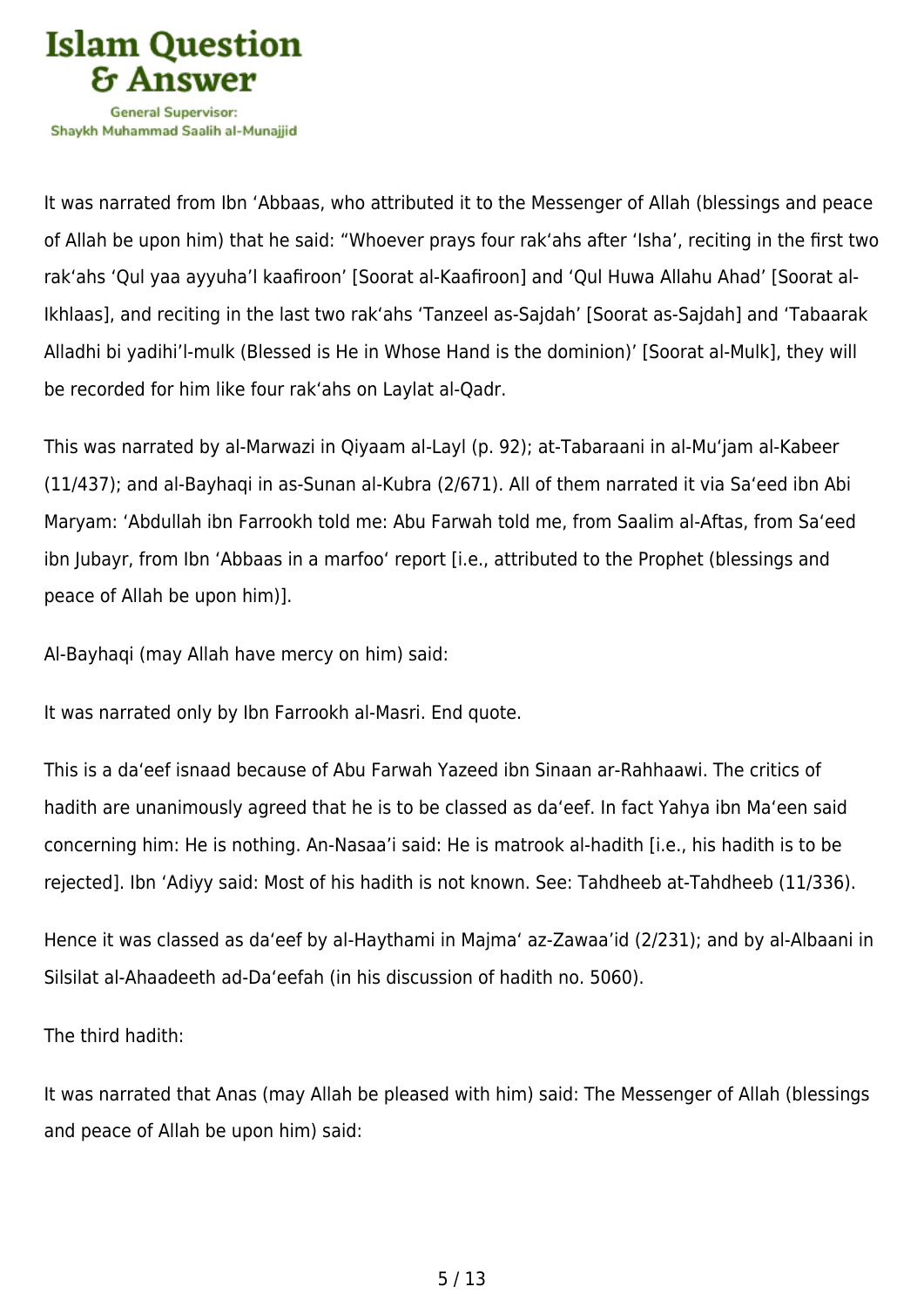

"Four rak'ahs before Zuhr are equivalent (in virtue) to four like them after 'Isha', and four rak'ahs after 'Isha' are equivalent (in virtue) to four like them on Laylat al-Qadr."

Narrated by at-Tabaraani in al-Mu'jam al-Awsat (3/141) via Yahya ibn 'Uqbah ibn Abi'l-'Ayzaar, from Muhammad ibn Jihaadah. He said: No one narrated this hadith from Muhammad ibn Jihaadah except Yahya.

This isnaad is da'eef jiddan (very weak) because of Yahya ibn 'Uqbah ibn Abi'l-'Ayzaar. Abu Haatim said: He makes up hadith. Al-Bukhaari said: He is munkar al-hadith (his hadith is to be rejected). Ibn Ma'een said: He is an evil liar.

See: Lisaan al-Mizaan (8/464)

Al-Haythami (may Allah have mercy on him) said:

Its isnaad includes Yahya ibn 'Uqbah ibn Abi'l-'Ayzaar, who is da'eef jiddan (very weak).

End quote from Majma' az-Zawaa'id (2/230)

Al-Albaani (may Allah have mercy on him) said:

It is da'eef jiddan (very weak).

End quote from Silsilat al-Ahaadeeth ad-Da'eefah (no. 2739, 5058).

The fourth hadith:

It was narrated from al-Bara' ibn 'Aazib (may Allah be pleased with him) that the Prophet (blessings and peace of Allah be upon him) said:

"Whoever prays four rak'ahs before Zuhr, it is as if he praying them as tahajjud at night; whoever prays (four rak'ahs) after 'Isha', they will be equivalent (in virtue) to four like them on Laylat al-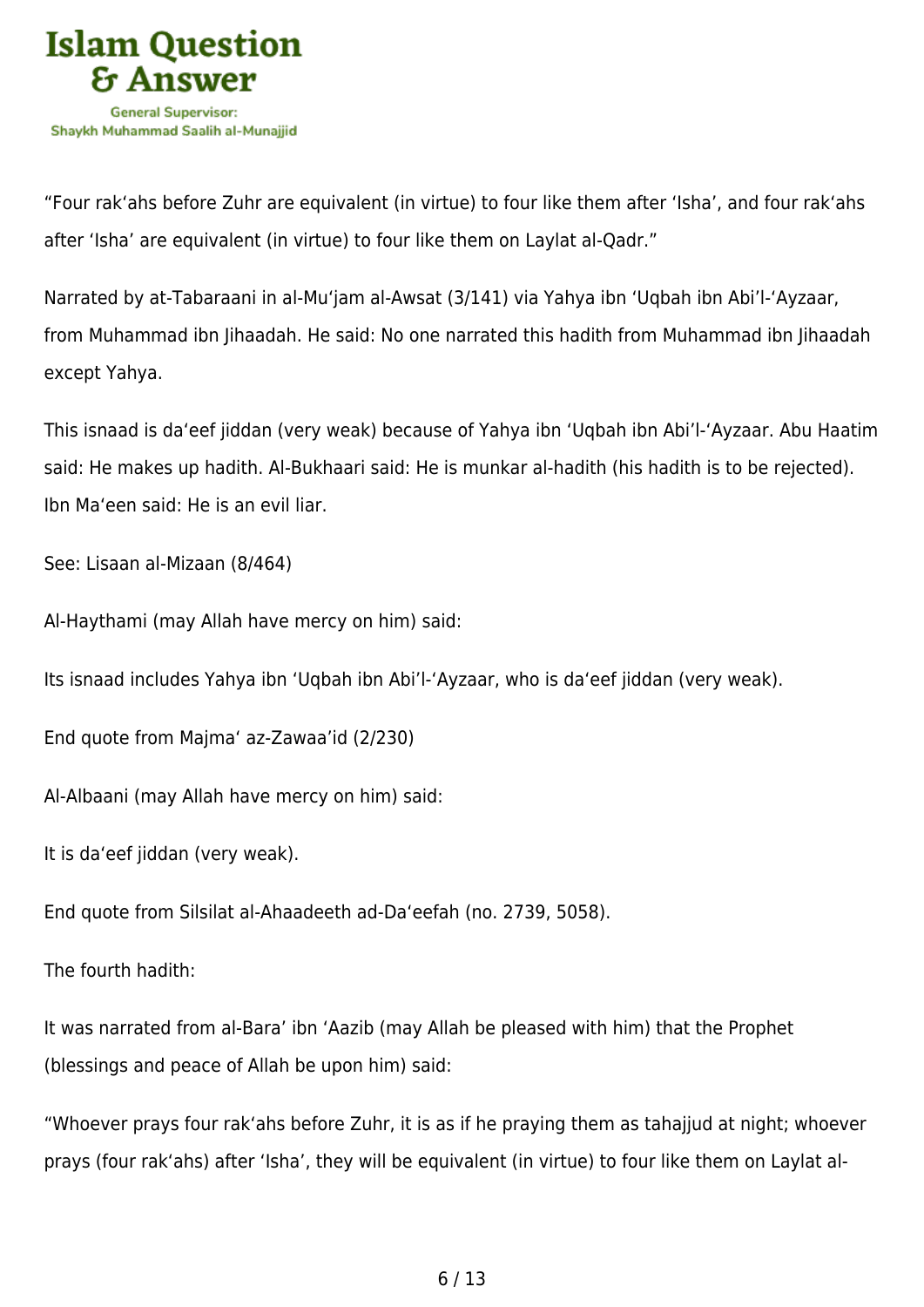

Qadr. And if one Muslim meets another and takes him by the hand, and they are both sincere, they will not part until they have both been forgiven."

Narrated by at-Tabaraani in al-Mu'jam al-Awsat (6/254). He said: Muhammad ibn 'Ali as-Saa'igh told us: Sa'eed ibn Mansoor told us: Naahid ibn Saalim al-Baahili told us: 'Ammaar Abu Haashim told us, from ar-Rabee' ibn Loot, from his paternal uncle al-Bara' ibn 'Aazib (may Allah be pleased with him).

At-Tabaraani said: No one narrated this hadith from ar-Rabee' ibn Loot except 'Ammaar Abu Haashim, and it was narrated only by Naahid ibn Saalim.

Al-Haythami (may Allah have mercy on him) said:

Its isnaad includes Naahid ibn Saalim al-Baahili and others. I have not found anyone who mentioned them.

End quote from Majma' az-Zawaa'id (2/221)

Al-Albaani (may Allah have mercy on him) said:

It is da'eef… I could not find any biography for Naahid ibn Saalim al-Baahili. Al-Haythami said concerning the hadith: Its isnaad includes Naahid ibn Saalim al-Baahili and others, and I have not found anyone who mentioned them. Apart from al-Baahili I do not know who he is, unless he is the shaykh of at-Tabaraani, because he said: Muhammad ibn 'Ali as-Saa'igh told us: Sa'eed ibn Mansoor told us: Naahid ibn Saalim al-Baahili told us… But al-Haythami does not usually speak against the shaykhs of at-Tabaraani who are unknown and who are not mentioned in al-Mizaan, for example. And Allah knows best.

End quote from Silsilat al-Ahaadeeth ad-Da'eefah (no. 5053).

The fifth hadith: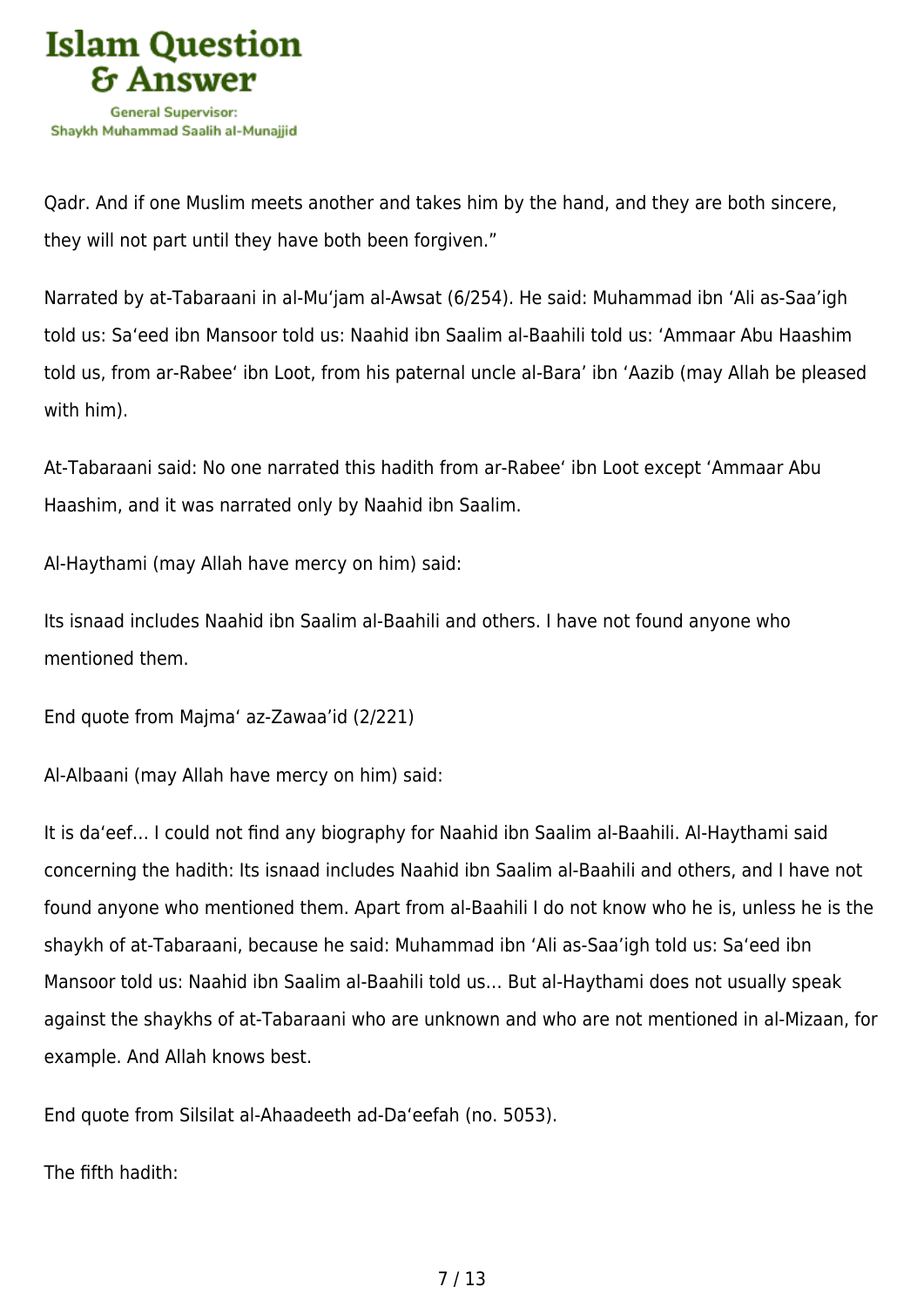

It was narrated that Yahya ibn Abi Katheer said:

The Prophet (blessings and peace of Allah be upon him) instructed his companions to recite 'Alif-Laam-Meem as-Sajdah' [Soorat as-Sajdah] and 'Tabaarak Alladhi bi yadihi'l-mulk (Blessed is He in Whose Hand is the dominion)' [Soorat al-Mulk], for each verse of them is equivalent to seventy verses of other soorahs, and whoever recites them after 'Isha', it will be for him equivalent in virtue to reciting them on Laylat al-Qadr.

This was narrated by 'Abd ar-Razzaaq in al-Musannaf (3/382) from Mu'ammar ibn Raashid, from Yahya ibn Abi Katheer. It was narrated like this, as a mursal hadith, because Yahya ibn Abi Katheer was one of the junior Taabi'een, who died in 132 AH. It is not known from whom he narrated this hadith, and it is obvious that this is a reason to classify the hadith as da'eef.

See: Tahdheeb al-Kamaal (11/269)

Thirdly:

With regard to the reports that were narrated about the comments of the Sahaabah and Taabi'een which were similar in meaning to this hadith, they are as follows:

The first report:

It was narrated that 'Abdullah ibn Mas'ood (may Allah be pleased with him) said: Whoever prays four rak'ahs after 'Isha', not separating them with a tasleem, they will be equivalent (in virtue) to four like them on Laylat al-Qadr.

This was narrated by Ibn Abi Shaybah in al-Musannaf (2/127). He said: Wakee' told us, from 'Abd al-Jabbaar ibn 'Abbaas, from Qays ibn Wahb, from Murrah, from 'Abdullah.

This isnaad is jayyid and intact.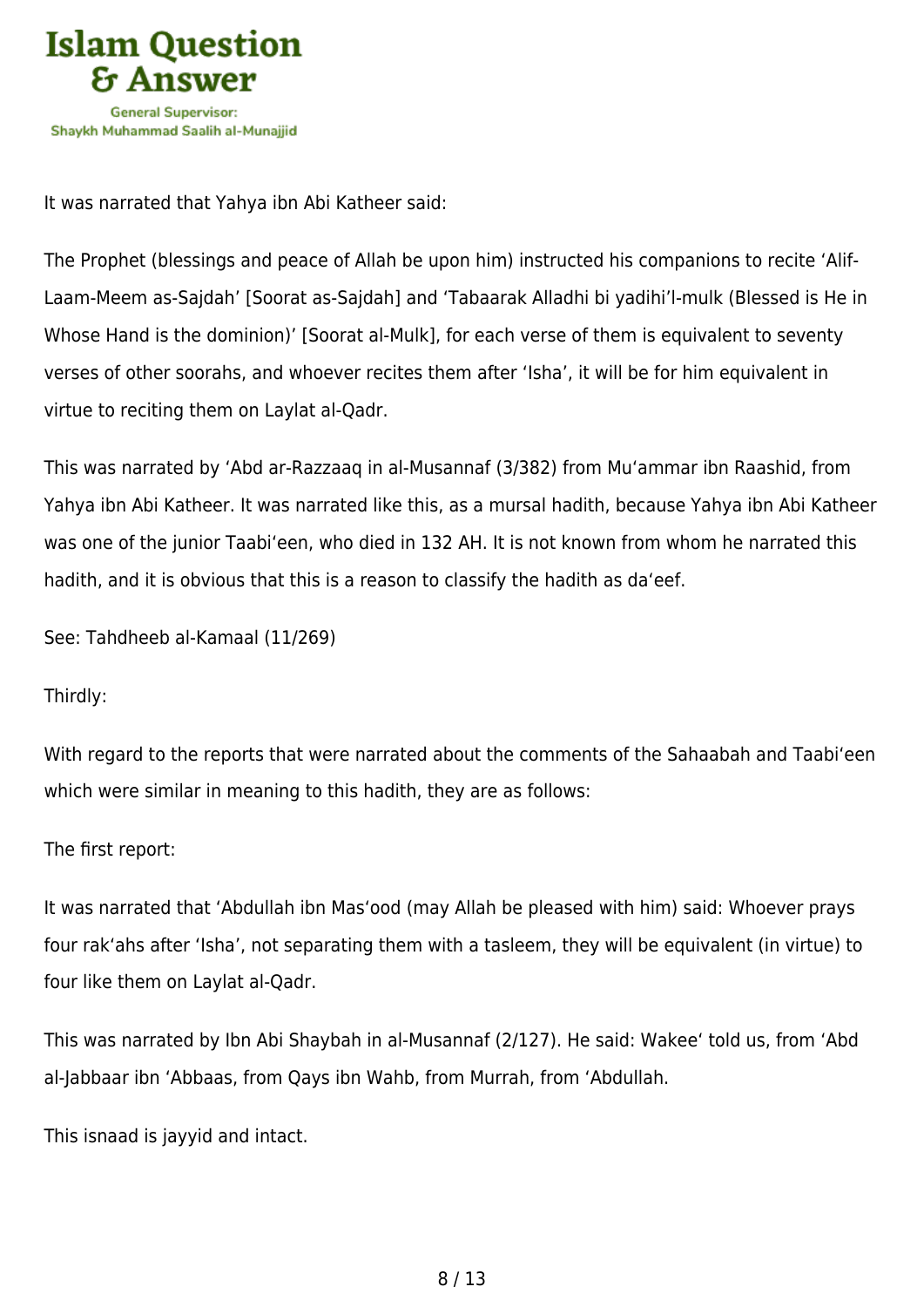

#### The second report:

It was narrated that 'Abdullah ibn 'Amr (may Allah be pleased with him) said: Whoever prays four rak'ahs after 'Isha', they will be equivalent (in virtue) to four like them on Laylat al-Qadr.

Narrated by Ibn Abi Shaybah in al-Musannaf (2/127). He said: Ibn Idrees told us, from Husayn, from Mujaahid, from 'Abdullah ibn 'Amr.

We say: The narrators of this isnaad are thiqaat (trustworthy), but there was a difference of opinion as to whether Mujaahid heard from 'Abdullah ibn 'Amr ibn al-'Aas. Al-Bardeeji said: Mujaahid narrated from Abu Hurayrah and 'Abdullah ibn 'Amr. And it was said that he did not hear from them.

See: Tahdheeb at-Tahdheeb (10/43).

The third report:

It was narrated that 'Aa'ishah (may Allah be pleased with her) said: Four rak'ahs after 'Isha' are equivalent (in virtue) to four like them on Laylat al-Qadr.

This was narrated by Ibn Abi Shaybah in al-Musannaf (2/127). He said: Muhammad ibn Fudayl told us, from al-'Ala' ibn al-Musayyab, from 'Abd ar-Rahmaan ibn al-Aswad, from his father, from 'Aa'ishah.

The narrators of this isnaad are thiqaat (trustworthy), but we have not come across anyone who mentioned 'Abd ar-Rahmaan ibn al-Aswad as being one of the shaykhs of al-'Ala' ibn al-Musayyab.

The fourth report:

It was narrated that 'Abdullah ibn 'Umar (may Allah be pleased with him) said: Whoever prays four rak'ahs after 'Isha', before leaving the mosque, they will equivalent (in virtue) to four like them on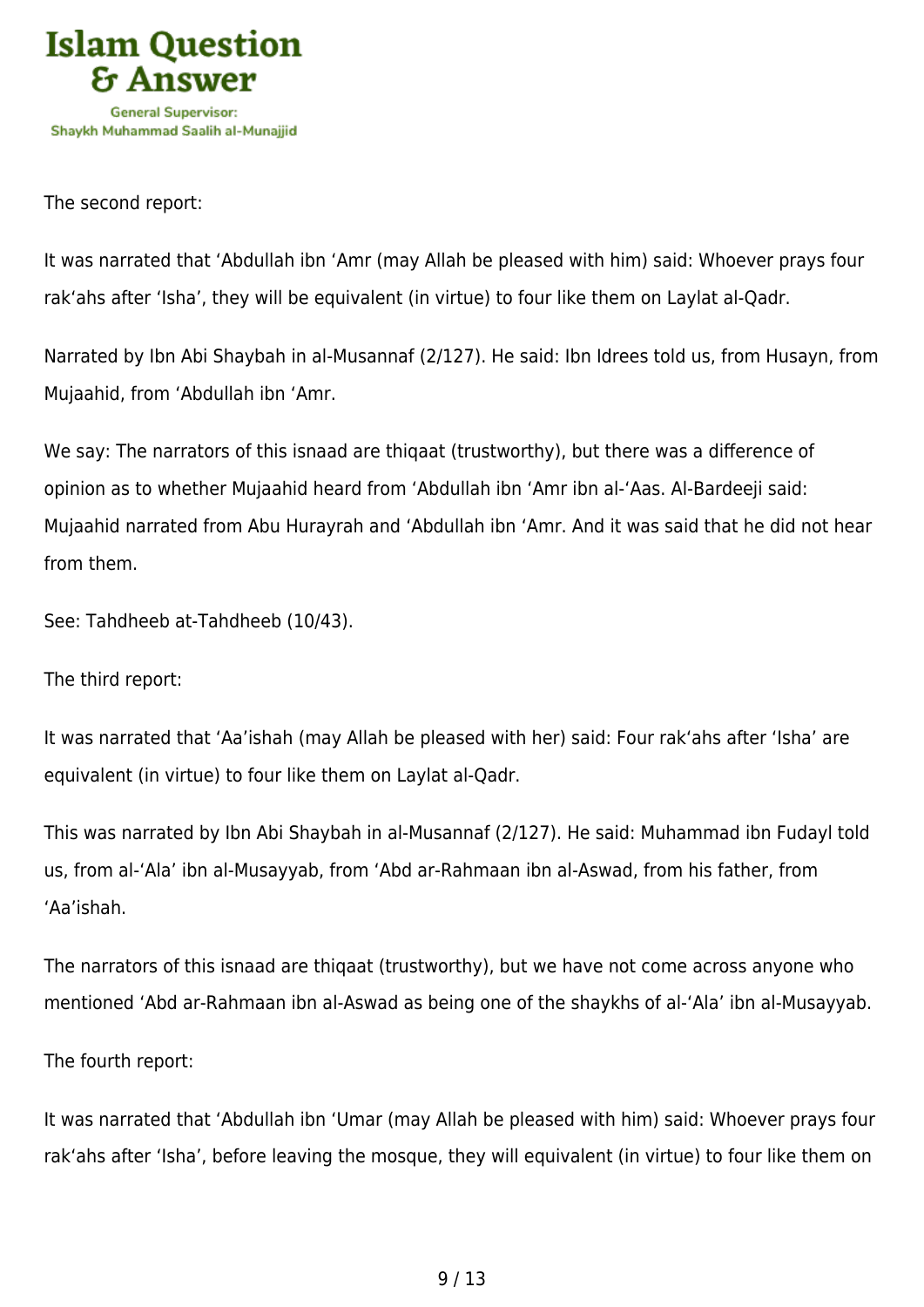

Laylat al-Qadr.

Narrated by Muhammad ibn al-Hasan ash-Shaybaani – as it says in al-Athaar (1/292) – from his shaykh, Imam Abu Haneefah: al-Haarith ibn Ziyaad or Muhaarib ibn Dithaar – Muhammad was not certain – told us, from Ibn 'Umar.

This is a da'eef isnaad because of the doubt and uncertainty. We have not come across any biography for al-Haarith ibn Ziyaad, but al-Haafiz Ibn Hajar (may Allah have mercy on him) said:

It was undoubtedly narrated from Muhaarib. … As for al-Haarith ibn Ziyaad, I have not seen any mention of him among those who narrated from Ibn 'Umar.

End quote from al-Eethaar bi Ma'rifat Ruwwaat al-Aathaar (p. 57).

The fifth report:

It was narrated that Ka'b ibn Maati' – who is also known as Ka'b al-Ahbaar – said: Whoever prays four rak'ahs after 'Isha' and bows and prostrates properly in them, they will be equivalent (in virtue) to four like them on Laylat al-Qadr.

There are a number of isnaads from Ka'b, which we do not want to quote at length. They were narrated by Ibn Abi Shaybah, an-Nasaa'i, ad-Daaraqutni, al-Bayhaqi and others.

Shaykh al-Albaani (may Allah have mercy on him) said concerning one of its isnaads:

There is nothing wrong with this isnaad, but it is munqati' (interrupted) and is mawqoof, stopping at Ka'b – namely Ka'b al-Ahbaar. Even if the hadith was marfoo' (directly attributed to the Prophet (blessings and peace of Allah be upon him)), it could not be taken as evidence, because in this case it would be mursal, so how about if it is mawqoof?

End quote from Silsilat al-Ahaadeeth ad-Da'eefah (hadith no. 5053)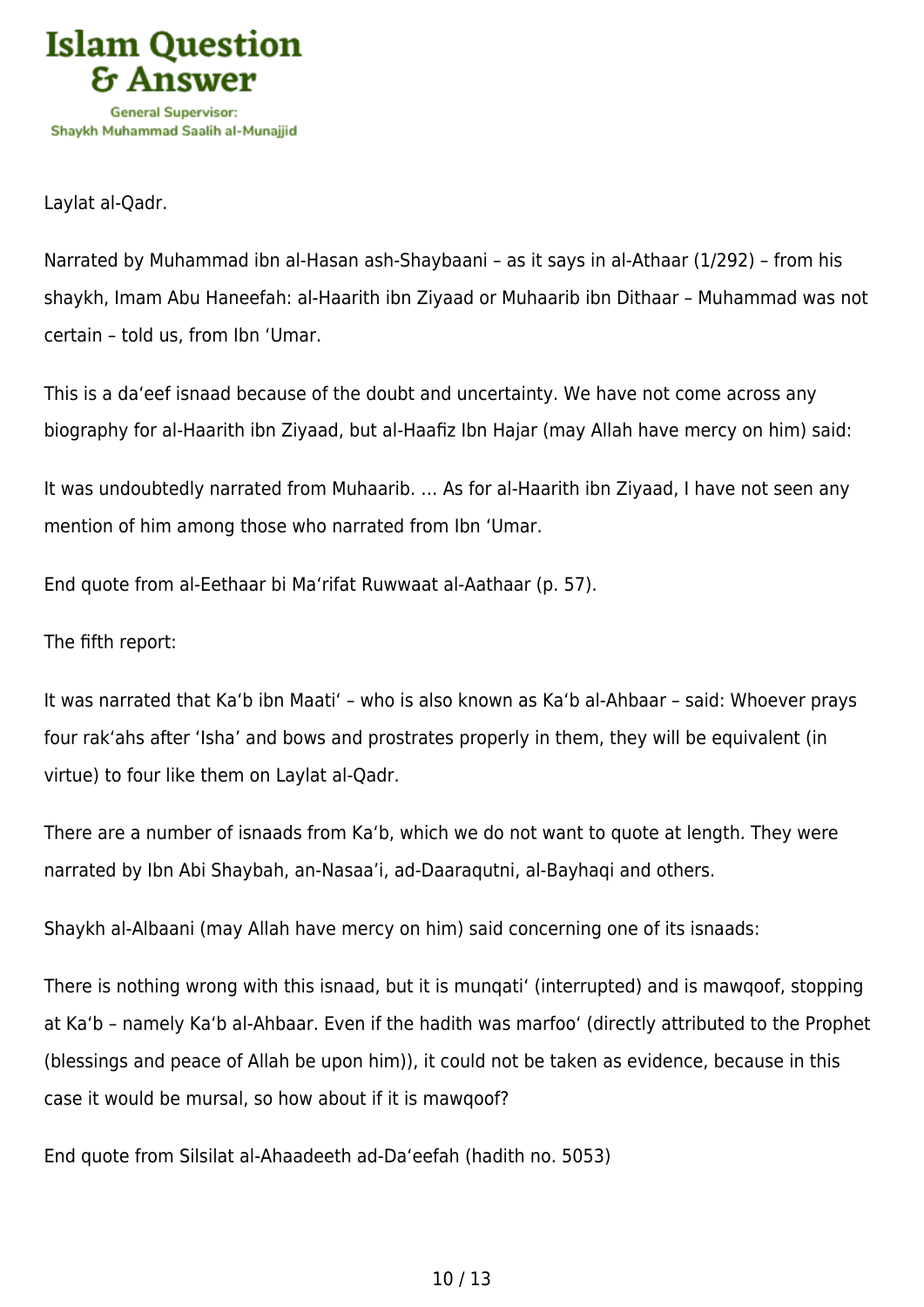

#### The sixth report:

It was narrated that Maysarah and Zaadaan said: He used to pray, of voluntary prayers, four rak'ahs before Zuhr and two rak'ahs after it, two rak'ahs after Maghrib, four rak'ahs after 'Isha', and two rak'ahs before Fajr.

This is how I found it, without mentioning the name of the Sahaabi, although what is most likely to be the case is that it was 'Ali ibn Abi Taalib. He is the one from whom Maysarah narrated it.

It was narrated by Ibn Abi Shaybah in al-Musannaf (2/19). He said: Abu'l-Ahwas told us, from 'Ata' ibn as-Saa'ib.

The seventh report:

It was narrated that 'Abd ar-Rahmaan ibn al-Aswad said: Whoever prays four rak'ahs after 'Isha', they will be equivalent (in virtue) to four like them on Laylat al-Qadr.

This was narrated by Ibn Abi Shaybah in al-Musannaf (2/127). He said: al-Fadl ibn Dakeen told us, from Bakeer ibn 'Aamir, from 'Abd ar-Rahmaan.

# The eighth report:

It was narrated that 'Imraan ibn Khaalid al-Khuzaa'i said: I was sitting with 'Ata' when a man came to him and said: O Abu Muhammad, Tawoos is claiming that whoever prays 'Isha' then prays two rak'ahs after it, reciting in the first rak'ah Tanzeel as-Sajdah [Soorat as-Sajdah] and in the second rak'ah 'Tabaarak Alladhi bi yadihi'l-mulk (Blessed is He in Whose Hand is the dominion)' [Soorat al-Mulk], there will be written for him (a reward) like that standing in prayer on Laylat al-Qadr. 'Ata' said: Tawoos is telling the truth; after that I never omitted to do that.

This was narrated by Abu Nu'aym in Hilyat al-Awliya' (4/6). He said: 'Umar ibn Ahmad ibn 'Umar al-Qaadi told us: 'Abdullah ibn Zaydaan told us: Ahmad ibn Haazim told us: 'Awn ibn Salaam told us:

# 11 / 13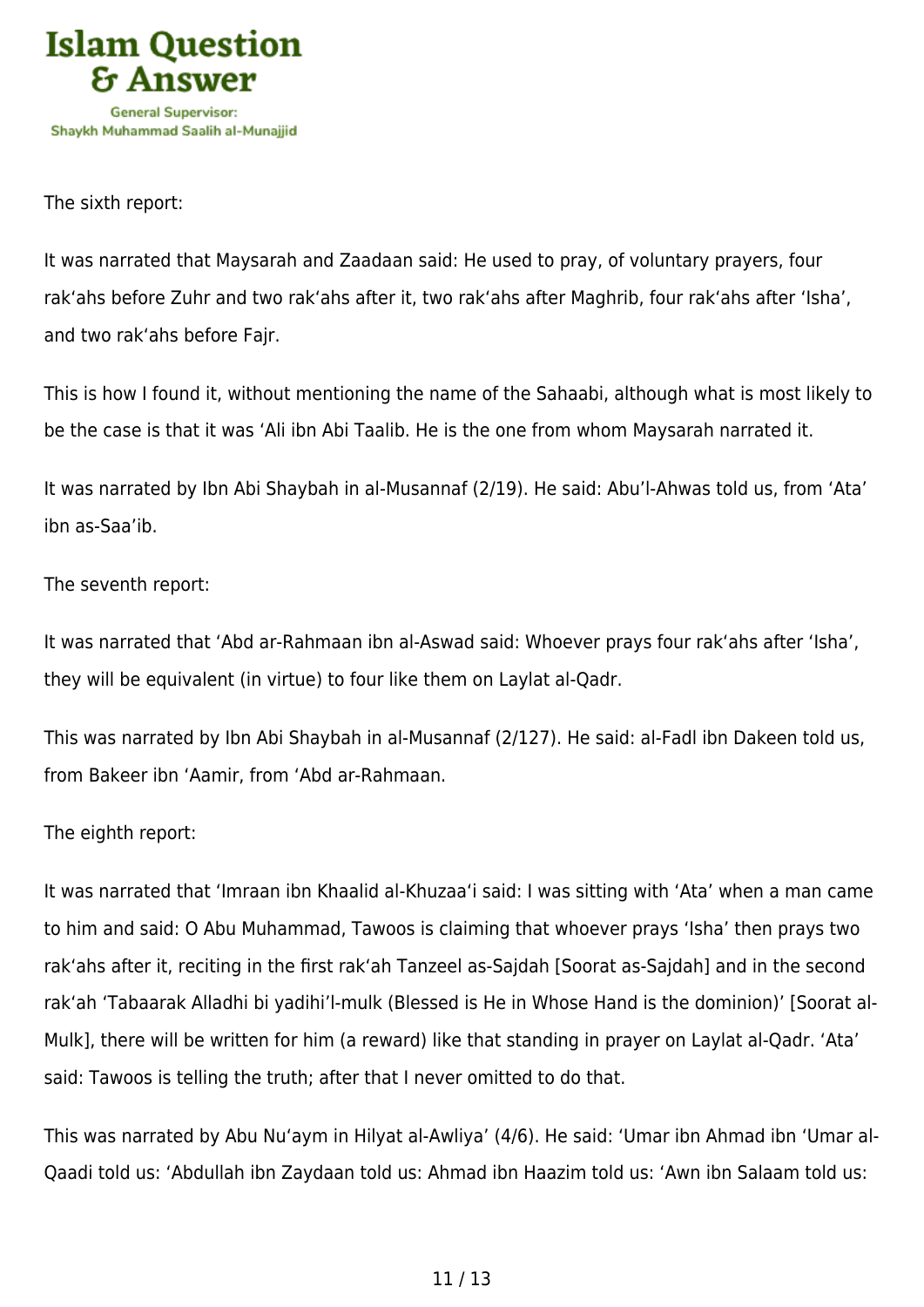

Jaabir ibn Mansoor, the brother of Ishaaq ibn Mansoor as-Salooli, told us, from 'Imraan ibn Khaalid.

The ninth report:

It was narrated that al-Qaasim ibn Abi Ayyoob said: Sa'eed ibn Jubayr used to pray four rak'ahs after 'Isha'.

This was narrated by al-Marwazi in Ta'zeem Qadr as-Salaah (1/167). He said: Yahya told us: 'Abbaad ibn al-'Awwaam told us, from Husayn, from al-Qaasim.

# The tenth report:

It was narrated that Mujaahid said: Four rak'ahs after 'Isha' are equivalent (in virtue) to four like them on Laylat al-Qadr.

This was narrated by Ibn Abi Shaybah in al-Musannaf (2/127). He said: 'Ali told us, from al-A'mash, from Mujaahid.

# Fourthly:

In conclusion, it is proven from the Prophet (blessings and peace of Allah be upon him) that he used to pray four rak'ahs after 'Isha'. As for the marfoo' hadiths which speak of the virtue of doing so, they are all extremely da'eef (weak); the best and strongest of them is the hadith of Ibn 'Umar, despite the fact that it is da'eef.

With regard to the reports that were narrated from the Sahaabah and Taabi'een, they are indicative of the fact that the early generations acted in accordance with this Sunnah and that it was widespread among them. So it comes under the heading of qiyaam al-layl (voluntary prayers at night), for which there is evidence by the dozen in the Qur'an and Sunnah. However, when it comes to describing it as equivalent to prayers offered on Laylat al-Qadr, this is something that we cannot accept definitively, especially as it was narrated from Ka'b al-Ahbaar, because Ka'b was